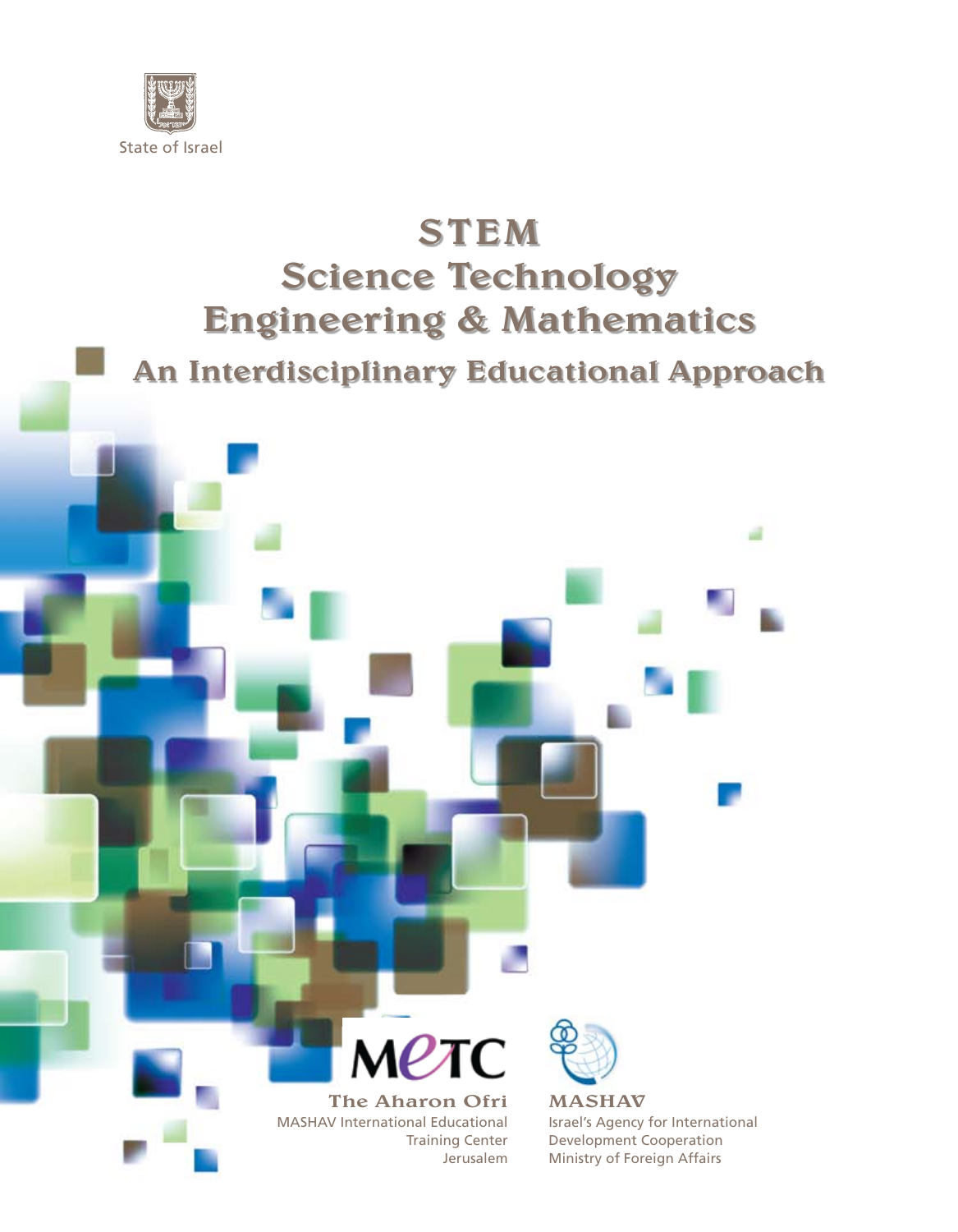# **Foreword**

The A. Ofri International Educational Training Center (METC) was established<br>in 1989 by MASHAV - Israel's Agency for International Development Cooperation,<br>Ministry of Foreign Affairs. Since its establishment, METC has tra in 1989 by MASHAV - Israel's Agency for International Development Cooperation, Ministry of Foreign Affairs. Since its establishment, METC has trained thousands of education professionals from all over the world, equipping them with the knowledge, expertise and experience cultivated over the course of the state of Israel's own development process, and shared by top experts in the fields of education and social development. Through the sharing of Israeli know-hows and expertise in these fields, METC invests in human resource enrichment and capacity building in order to contribute to global efforts to achieve social, economic, and environmental sustainable development.

The last decade ushered in changes in the way we understand education, and its relation to life and the environment around us. Upon primary education completion, a student often emerges from the education system facing a complex and integrative reality that does not necessarily reflect the one that he/she was exposed to in the classroom during school. As a result, it was imperative to find the means to bridge the gap between these two worlds by introducing educational practices that integrate the interdisciplinary aspects of life, and reflect the world that surrounds us.

**T**he STEM approach, which integrates four separate academic disciplines – Science, Technology, Engineering and Mathematic – into one cohesive and holistic educational framework, is based on an understanding of the interdisciplinary aspects of life and real-world applications. These academic disciplines are therefore taught in an integrated and unified fashion, taking into account each student's background and experiences. Likewise, the STEM approach motivates and inspires students to learn according to the holistic approach and deepen their knowledge in each of these disciplines, as well as contribute to the development of life-skills, which are essential to cultivate in an ever-changing world. For both developed and developing countries alike, these academic disciplines are crucial for the ongoing progress of each of their societies and the future of their workforce

**T**he aim of this booklet is to help fulfill MASHAV and METC's overall mission of sharing best practices and tools to overcome development challenges, and elicit sustainable transformation within each of their countries' own societies. As we believe that "sharing is inspiring," we chose to display six different educational approaches and models that were developed by Israeli experts from the public and private sectors, civil society/NGOs and academia in Israel. Each of the following articles offers a different perspective on the STEM approach, and together present the current status of this approach within the Israeli Education System.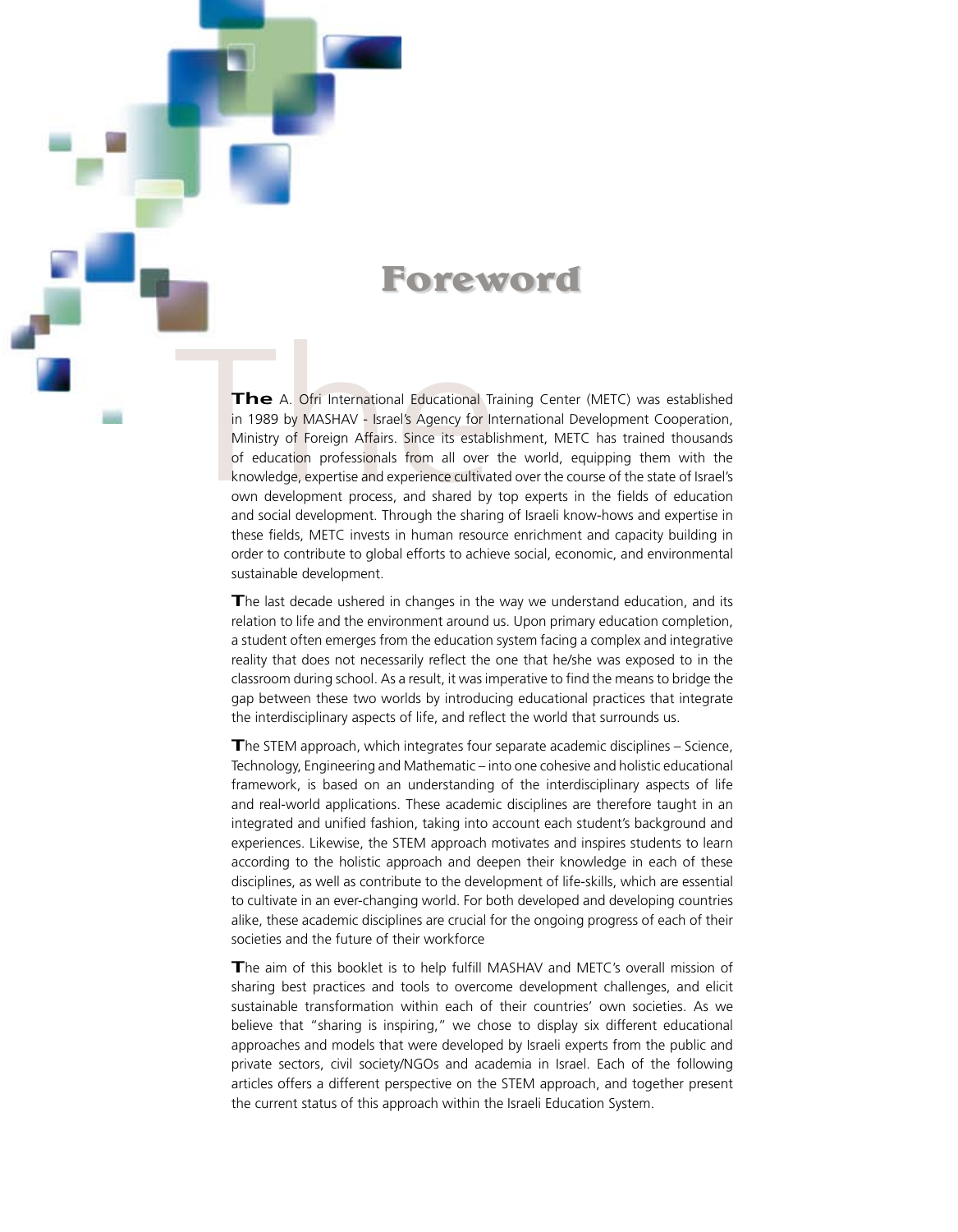# **REAL STEAM for Developing the Next Generation Problem Solvers**

### Noa Ragonis, Osnat Dagan, Tili Wagner, Daphne Goldman

Beit Berl College, Israel

The<br>develop<br>Enginee<br>of this p<br>wide ex<br>service **The** next position paper presents a proposal for a teachers' professional development program for teaching STEAM (Science Technology, Engineering, Art and Math) in junior high school. The developing team of this program come each from a different scientific discipline and with wide experience in developing teaching and learning programs for preservice and in-service teachers.

> **Background**: Our era is characterized by rapid development of information, science and technology, with a growing understanding that future citizens will be required to deal with complex challenges that require a holistic trans-disciplinary and interdisciplinary perspective. A central feature of this development is the emergence of new areas that combine traditional disciplines, for example: Bioinformatics, Biomimicry (also termed Biomimetics), Environment and sustainability, Nano-technology, Robotics. For learners, significant integration of the fundamental disciplines can be facilitated within frameworks such as these that enable them to experience engineering problem solving thinking, applied toward developing a product, based on understanding of the relevant scientific and mathematical principles and laws (Johnson, Peters-Burton, and Moore, 2015). Problem solving is a cognitive process, behavior, activity or set of activities that reduce the gap between a current situation and a desired one when there is no prepared procedure to find a solution (Baker & Mayer, 1999; Schon, 1983). The student-oriented process of developing a solution for a problem should be made similar to the process conducted in academia and industry, i.e., working in multi-disciplinary teams, where each member brings in expertise from his/her field, but also understands the potential and existing tools of other fields. Such a framework has better chances of enabling the construction of ground-breaking reach, creative, and innovative solutions. STEAM, as a learning domain, is inherently interdisciplinary and maintain links between these disciplines. Hence, it enables building close ties between issues learned at school and the real world. Teamwork based on the different skills and perspectives contributed by team-members benefit for enabling interdisciplinary innovation. While addressing complex societal challenges was traditionally seen as mainly the role of professionals in research, technology, industry and the market place, it is currently recognized that addressing such challenges is a built-in component of daily decision-making of all citizens. Active and responsible

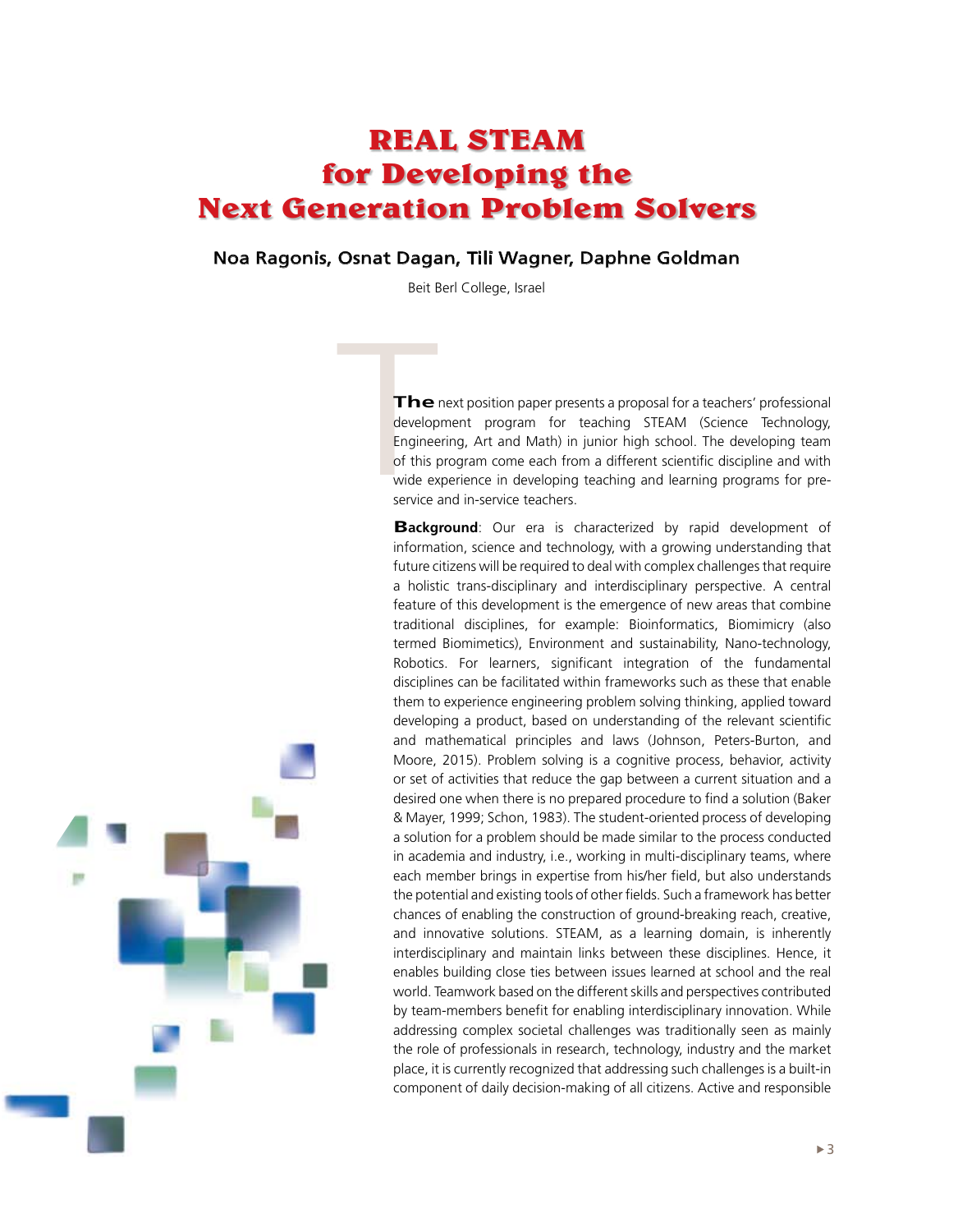science-informed decision-making on the part of citizens requires a better understanding of science and technology. This requires greater interaction among all key stake-holders – professionals, industry, enterprise, specialist and citizens. Education plays a crucial role since a central means in this transformation of society is bringing the research, innovation and technologies into the classroom (European Commission, 2015).

Furthermore, it is agreed that Art should be integrated within the STEM education since similar approaches are used in both science and art, for example: noticing, wondering, visualizing, exploring, communicating and being creative (Fulton and Simpson-Steele, 2016). Linking the arts (and humanities) with STEM, by bringing into the dialogue the artist and designer, expands the opportunities for experimentation and innovation. Meaningful education in today's world requires connecting between disciplines (areas of knowledge) and connecting with the community, since science and technology do not exist in isolation (European Union, 2015).

**The rational for establishing a teachers' professional development program**: One of the current challenges reported by the OECD is recruiting teachers in the areas of sciences, mathematics, Technology and ICT (OECD, 2005). Society's future depends on the quality of education, and the quality of education depends, largely, on the quality of the teachers – competent teachers with up-to-date skills and innovative ideas, capable of high quality teaching are central to education improvement (OECD, 2005). Hence, teacher education and professional development are important and necessary steps. Most teachers hold a degree in a particular discipline, while many of them did not complete their studies recently. Further, Math or Science teachers in middle and high schools frequently lack a knowledge foundation in Technology and Engineering, and with shortage experience in collaborative teamwork for developing a product. This program aspires that teachers experience the way nowadays research and development is conducted. This will contribute to relevant and meaningful teaching, by exposing their students to authentic challenges of society, different experiences, empowering the students' with skills and vision, and inspiring their innovative thinking and entrepreneurial approach. The teachers that graduate this program, will be equipped and motivated to function as leaders of change and will contribute to the advancement of interdisciplinary STEAM approach, utilizing the methodology taught in the program. The

effect can be, for example: to encourage youth-led projects that integrate areas of science and technology in industry and academia; to develop activities for informal settings implementing innovative constructivist learning approaches; to conduct research in the areas of integrated STEAM using the skills vested in the program. (Literature around the world concerns the teacher role and their preparation. E.G. from the last year Bush, and Cook, 2016; Jho, Hong, and Song, 2016).

**Guidelines for the program:** Training will be based on the participants' knowledge of the major disciplinary in science, engineering and art. The learning process will implement the Project Base Learning (PBL) approach (Sanders, 2012), with an emphasis on the understanding of the disciplinary knowledge as a basis for understanding the integration between them. The projects will be carried out in heterogeneous teams of teachers with different disciplinary backgrounds where at least one member has an Engineering degree. Team work will promote critical and creative thinking, develop problemsolving skills and enhance collaborative working (all are highlighted by the OECD as Collaborative Problem Solving Skills (PISA 2015 - draft collaborative problem solving framework, 2013). Interdisciplinary knowledge and the possibility to apply it and develop cognitive skills and soft skills will be cultivated in three phases, all based on the PBL method:

- (1) Analysis of existing multidisciplinary projects and innovation in industry and academia;
- (2) Development of an integrated interdisciplinary project that applies engineering design processes in order to solve problem and/or design a product for a specific purpose;
- (3) Development of an educational intervention to be implemented in formal or informal education settings. This stage aims to promote the implementation of teaching and learning **REAL STEAM**.

The professional development program will combine scientific and pedagogical content knowledge. The program will incorporate ethical aspects of science and technology to emphasize the relevance of this education for the citizens and the society in which we live.

*Teachers have the ability to lead changes in society, education, industry, and labor market. The ultimate goal is to advance teachers that have this ability to make the necessary synthesis between the relevant areas in order to design solutions.*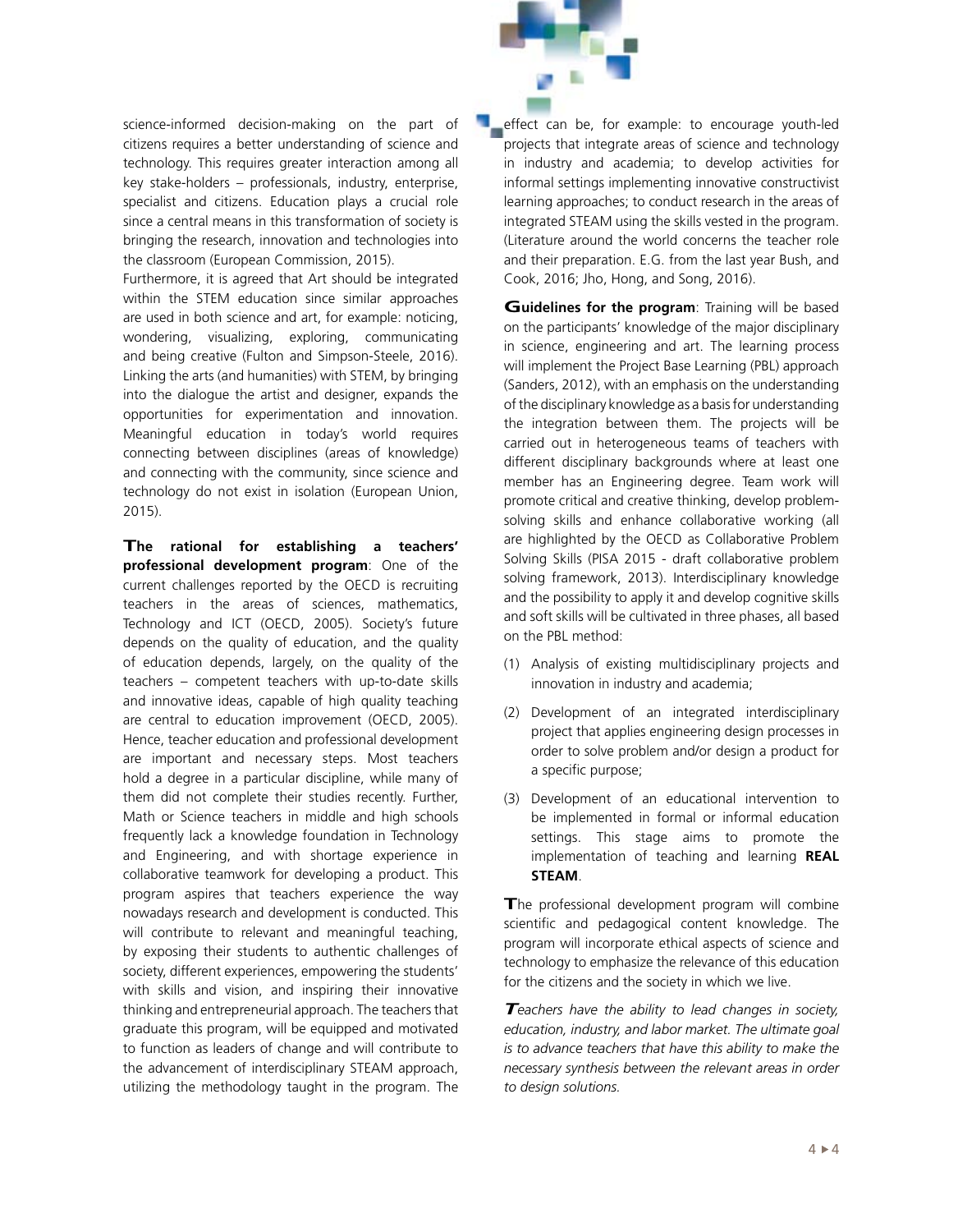# ļ

### Program Highlights:

Integrated and relevant – The courses in the program will be related to the traditional disciplines, but from an interdisciplinary perspective of the disciplines as complementary in their contribution to achieving a meaningful solution to a given problem. This emphasizes the integration of art, technology and engineering design processes needed in STEAM and missing in most of the current programs (Sahin, and Top, 2015).

**Project-Based Learning** – A central organizing element is the application of Project Base Learning (PBL) in heterogenous teachers' groups. This framework of study enables authentic experiencing in context (Capraro, and Slough, 2013).

**Updated methods of teaching and learning** – The training methods implemented in the program will provide a modeling for future application at schools. For example: (**\***) The role of the teacher as a guide and facilitator of the learning process where dialogue with the learner is at the center; (**\***) Involvement and responsibility of learners regarding their own learning (engagement); (**\***) Long-term learning activities; (**\***) Focus on investigative processes, problem solving and critical and creative thinking; (**\***) Learning in teams while developing members' soft skills (for example, team work, giving and receiving feedback and time management).

**Partnerships** – The rationale of the program is to create partnerships with the academic world, the industry, schools, informal educational institutions and local authorities. Emphasis will be placed on developing meaningful projects to serve the large community.

**I**n Israel, different STEAM curricula for middle and high schools exist but there is a lack of teachers qualified to teach in these programs. The proposed STEAM program aims to fill this gap by developing teachers that have previous teaching experience, and are open-minded and ready to address the current challenge of educating and empowering students who are motivated and equipped for active engagement in social-scientific challenges of their lives. We believe that the responsibility for educating the next generation lies not just on the shoulders of the education system. Industry and the academy are responsible as well. We trust that there will be no obstacles in recruiting those communities into the process of educating the teachers of the Next Generation STEAM Problem Solvers.

### Bibliography

Baker, E.L., & Mayer, R.E. (1999). Computer-Based assessment of problem solving. Computers in Human Behavior, 15, 269-282.

Bush, S.B. and Cook, K.L. (2016). Constructing Authentic and Meaningful STEAM Experiences Through University, School, and Community Partnerships. Journal of STEM Teacher Education, 51(1), 57–69.

Capraro, R.M. and Slough, S.W. (2013). Why PBL? Why STEM? Why Now? In R.M Capraro, M.M. Capraro & J.R. Morgan (Eds,) STEM Project-Based Learning. An Integrated Science, Technology, Engineering, and Mathematics (STEM) Approach. Sense Publishers: The Netherlands.

Fulton, L.A. and Simpson-Steele, J. (2016). Reconciling the Divide: Common Processes in Science and Arts Education. The STEAM Journal, 2(2), Article 3.

Jho, H., Hong, O. and Song, J. (2016). An analysis of STEM/STEAM teacher education in Korea with a case study of two schools from a community of practice perspective. Eurasia Journal of Mathematics, Science & Technology Education, 12(7), 1843-1862.

Johnson, C.C., Peters-Burton, E.E. and Moore, T.J. (2015). STEM Road Map: A Framework for Integrated STEM Education. Routledge, Taylor & Francis Group: New York and London.

OECD (2005). Teachers Matter – Attracting, Developing and Retaining Effective Teachers. Overview. OECD Publishing. Accessed at: https://www.oecd.org/edu/ school/34990905.pdf

PISA 2015 DRAFT COLLABORATIVE PROBLEM SOLVING FRAMEWORK (2013).

Sahin, A. and Top, N. (2015). STEM Students on the Stage (SOS): Promoting Student Voice and Choice in STEM Education through an Interdisciplinary, Standardsfocused Project Based Learning Approach. Journal of STEM Education, 16(3), 24-33.

Sanders, M. E. (2012). Integrative STEM education as "best practice". Griffith Institute for Educational Research, Queensland, Australia.

Schon, D.A. (1983). The reflective practitioner: How professionals think and act. New York: Basic Books.

European Union (2015). Science Education for Responsible Citizenship. Report to the European Commission of the Expert Group on Science Education.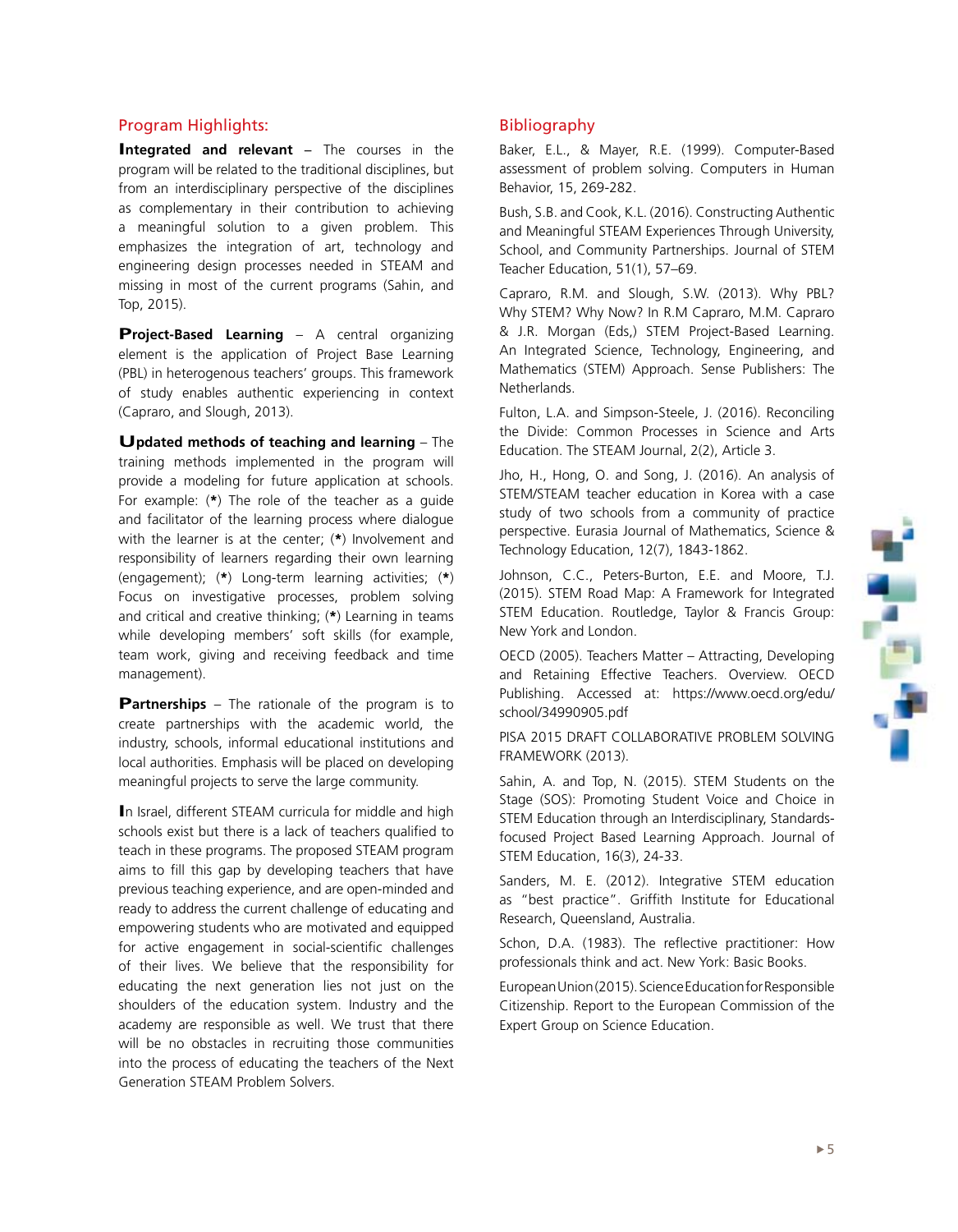# **The ORT iSTEAM Programme**

The<br>
and pilot<br>
Innovati<br>
(hence<br>
to emp<br>
and valued<br>
and radical **The ORT** Israel network of schools is currently developing and piloting a new Project Based Learning (PBL) curriculum based on Innovation, Science, Technology, Engineering, Art and Mathematics (hence i-STEAM). The purpose of the ORT iSTEAM programme is to empower young students with the essential knowledge, skills and values needed for living in the 21st century. The project is a radical innovation of R&D based on robust experimental field studies. One of the novelties of the programme is the integration of the ARTS within STEM education, providing the tools to harmoniously engage with technology and improve the creativity and aesthetics of engineering solutions. In addition, integral to the iSTEAM programme are issues of sustainability, ethics, responsible citizenship and commitment to the community.

### **iSTEAM: Moving beyond the era of disciplines....**

**O**ur current era consists of a complex and rich world of diverse and highly accessible information. New tools and complex communication systems allow us to effortlessly transverse space and time. The aspects of such a plethora of knowledge, communication channel and options affects all aspects of human life. Among others, it also poses challenges and raises critical questions about the existing learning culture and the relevance of the education system for future life and careers. The new information era urges a shift from an organized disciplinary approach governed by absolute knowledge to imparting of complex, multidisciplinary and changing knowledge.

**I**n recent decades, the need for transition from a closed and disciplinary curriculum to a developing dynamic curriculum and flexible learning environment is increasing. Unlike the disciplinary approach, an integrated multidisciplinary approach require to develop learning processes that explore the different areas of life skills and encourage creativity and expression of a wide array of contexts. At the heart of this new approach is the belief that the epistemological knowledge of a discipline alone does not enable an individual to represent the transformations, changes and creative outcomes that occur in a meaningful learning process, and that exclusive reliance on a discipline is seen as artificial and restrictive. As part of a global paradigm shift in education, a new national curriculum with an emphasis on deep and meaningful learning has been introduced in Israel in 2014. The core of this programme focuses on adapting education to the 21st century with a greater focus on skills. In response to this new curriculum, ORT Israel developed the unique iSTEAM curriculum, based on multi-disciplinary learning processes. The iSTEAM initiative was created to respond to the skills today's students

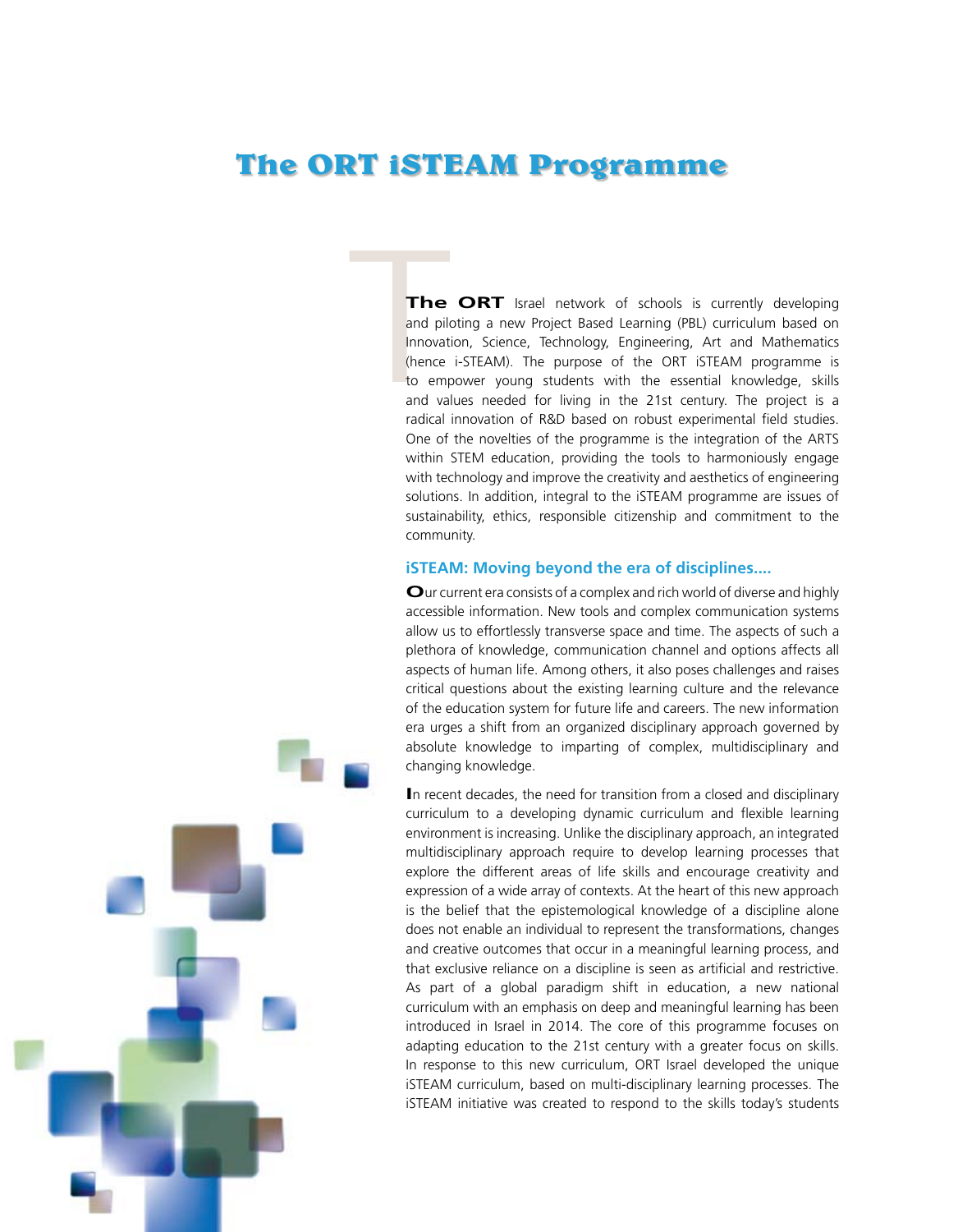will need when facing future prospects. Growing up in a fast-paced, highly technological world, students need to develop a wide set of skills including the ability to think critically and creatively, work collaboratively within a team, integrate knowledge from different sources and different disciplines, and develop articulated metacognitive abilities.

**T**he iSTEAM (Innovation, Science, Technology, Engineering, Art, and Mathematics) programme is an example of an innovative educational approach that includes the perspectives of different disciplines merged together. The programme aims to bridge the gap between knowledge acquired in school and that of the 'real' world. The programmes graduates poses an arsenal of skills and tools appropriate to the flexible, dynamic lifestyle of a complex, diverse and everchanging world.

**T**he innovative iSTEAM pedagogy stresses 21st century skills as defined by PISA, using a wide variety of teaching techniques which provide a thorough understanding of useful performances and behaviours in the real and virtual worlds. It is also a lab for learning to deal with management and leadership opportunities and challenges.

The iSTEAM roadmap for adopting these ideas is laid out through PBL (Project Based Learning) techniques. The use of ICT (Information and Communications Technology – or Technologies) and collaborative learning improves readiness of young people for the social skills needed in the real world and future world of career and work. In the iSTEAM programme, ICT serves as a platform for any collaborative communication. For example, over the course of the programme students use infographics to present their products, collaborative tools to engage group challenges, etc.

Following are the guiding principles of the iSTEAM programme, as defined by its Steering Committee:

- Obscuring the boundaries between school disciplines, while strengthening disciplinary and interdisciplinary teaching and learning.
- Restructuring of school schedules as to accommodate the iSTEAM model of multidisciplinary, PBL and ICT components to become a sound foundation for the pedagogical and social activities in school.
- Establishing a school-wide learning process that combines meaningful project-based learning with an emphasis on innovation and entrepreneurship.
- Incorporating principles of alternative assessment such as project portfolios and presentations.
- Implementing educational work processes based on ICT technologies and encouraging collaborative work processes with a variety of digital tools.
- Deepening linguistic literacy by developing a crossdisciplinary vocabulary. The iSTEAM model serves well the principal of deepening the linguistic literacy, as well as deepening other literacies.

**T**he iSTEAM learning approach allows for an overview of the areas of science and engineering with different depths of knowledge in the field. This type of learning develops a broad perspective on science and engineering disciplines, on product design processes and a holistic approach.

### **iSTEAM in action**

**A**ctivating this innovative programme needs a special preparation phase in school. The following aspects have to be considered:

- Developing a school model based on deep learning of the iSTEAM disciplines.
- Setting up a new school subject which focuses on the interface between several traditional disciplines.
- Focus on processes. It is important that an emphasis is placed not only on the end product but also on active skills such as teamwork, research and development, problem analysis and presentation of ideas to the public.
- Placing an emphasis on developing positive affective factors such as motivation, self-efficacy and emotional involvement.
- Teacher training with an emphasis on process expertise must be as a preliminary stage for introducing the programme to schools. This means paying special attention to the major agents of change, namely the teachers. In order to understand and adopt the iSTEAM PBL method teachers need to be trained by doing. Thus teachers experience the programme first-hand (i.e. teacher as a student). Teachers thus go through the process of building their own iSTEAM product just as their students would.

The programme will promote students to expand their intellect and skills in areas including inquiry, research, critical thinking, problem defining and solving, team work, presentation, time and resource management and financial literacy. The iSTEAMORT programme fosters innovation, the start-up culture, career education, Hi-Tech economy and social inclusion.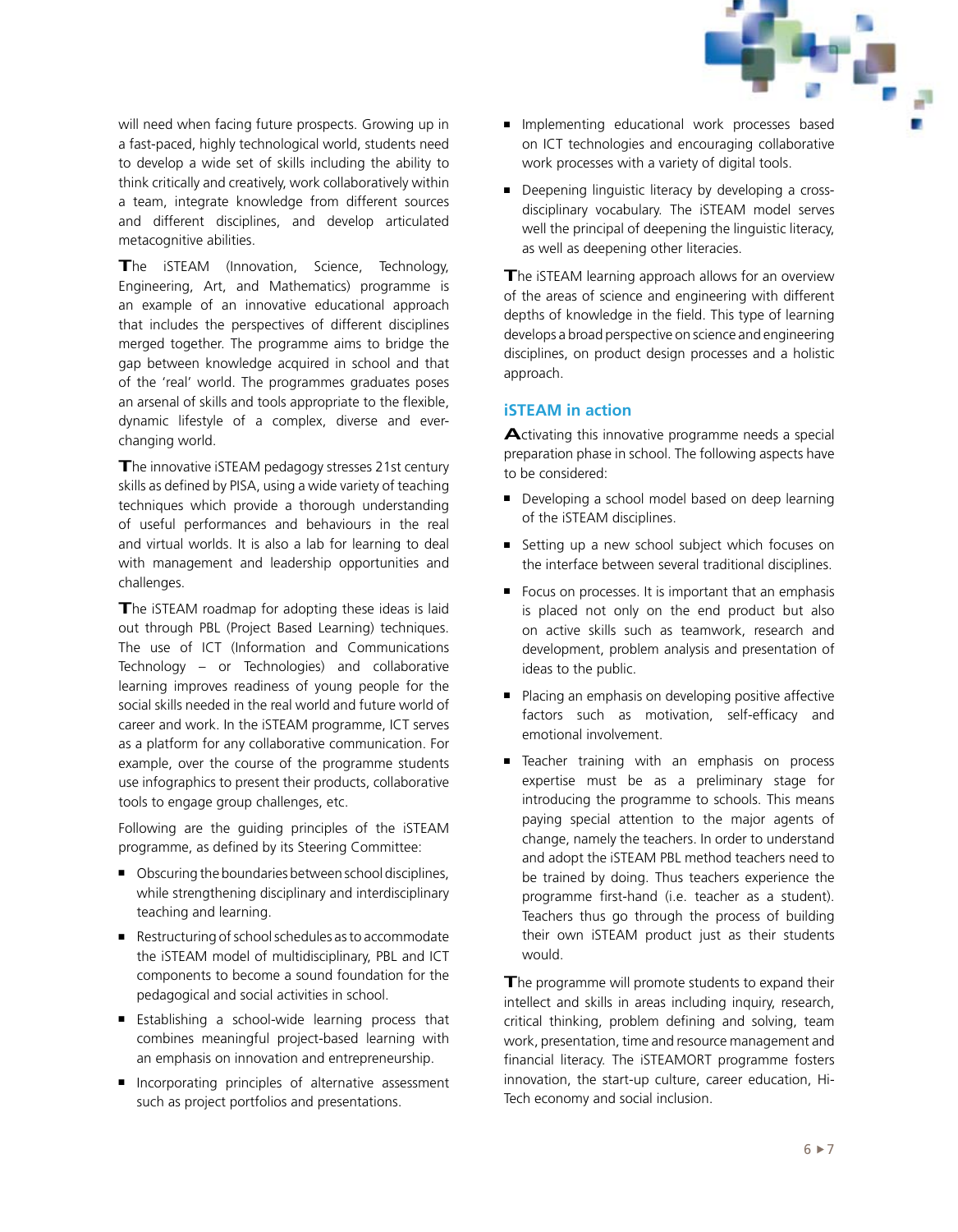# **Thoughts About STEM**

### Oved Kedem , Ph.D

**TWHENEVET** a theory appears to you as the only possible<br>
one, take this as a sign that you have neither understood the theory<br>
nor the problem which it was intended to solve."<br> **STEM** is the newest trend of the educationa *one, take this as a sign that you have neither understood the theory nor the problem which it was intended to solve."* Karl R. Popper

**S**TEM is the newest trend of the educational system in the USA. And therefore, it is expected that most countries in the American-influenced world would adopt it.

**S**TEM is the newest trend, but not the first one. Since the 1960's researchers and educators developed several programs and systems, which in turn were financed, applied and… eventually cancelled. With these programs and systems came kits, tools, books, software, sensors, etc. All of which were designed, produced, and purchased by states, and schools… and abandoned a few years later.*<sup>1</sup>*

**A**ccording to the Occupational Outlook1 Quarterly "STEM workers use their knowledge of science, technology, engineering or math in order to try to understand how the world works and to solve problems."

**A**re the components of STEM important? Of course, they are. But for who? Let's make a parallelization between STEM and musical education.

**N**obody, I believe, will deny that musical education for all is important and necessary in order to empower students and explore their personalities and sensibilities. In the same way the themes of STEM may serve to empower all students and explore their personalities.

**B**ut almost nobody would declare that the k-12 educational system has to aim to a formation of professional composers and musical performers! In most cases, students with musical talent and motivation will be educated after school in private lessons, conservatories, or in special schools dedicated to it.

**A**pplying a similar approach to STEM, the k-12 educational system does not have to orient itself to a formation of professional scientists, technicians, engineers and mathematicians. Students with STEM talents and motivations, could and should be educated after school in "STEM Centers" or in special schools dedicated to it.

**T**aking another angle, the argument of channeling children to professions needed by the national economy, transforms students into tools for the economy, and distorts the deep meaning of education, or in the words of John Dewey:

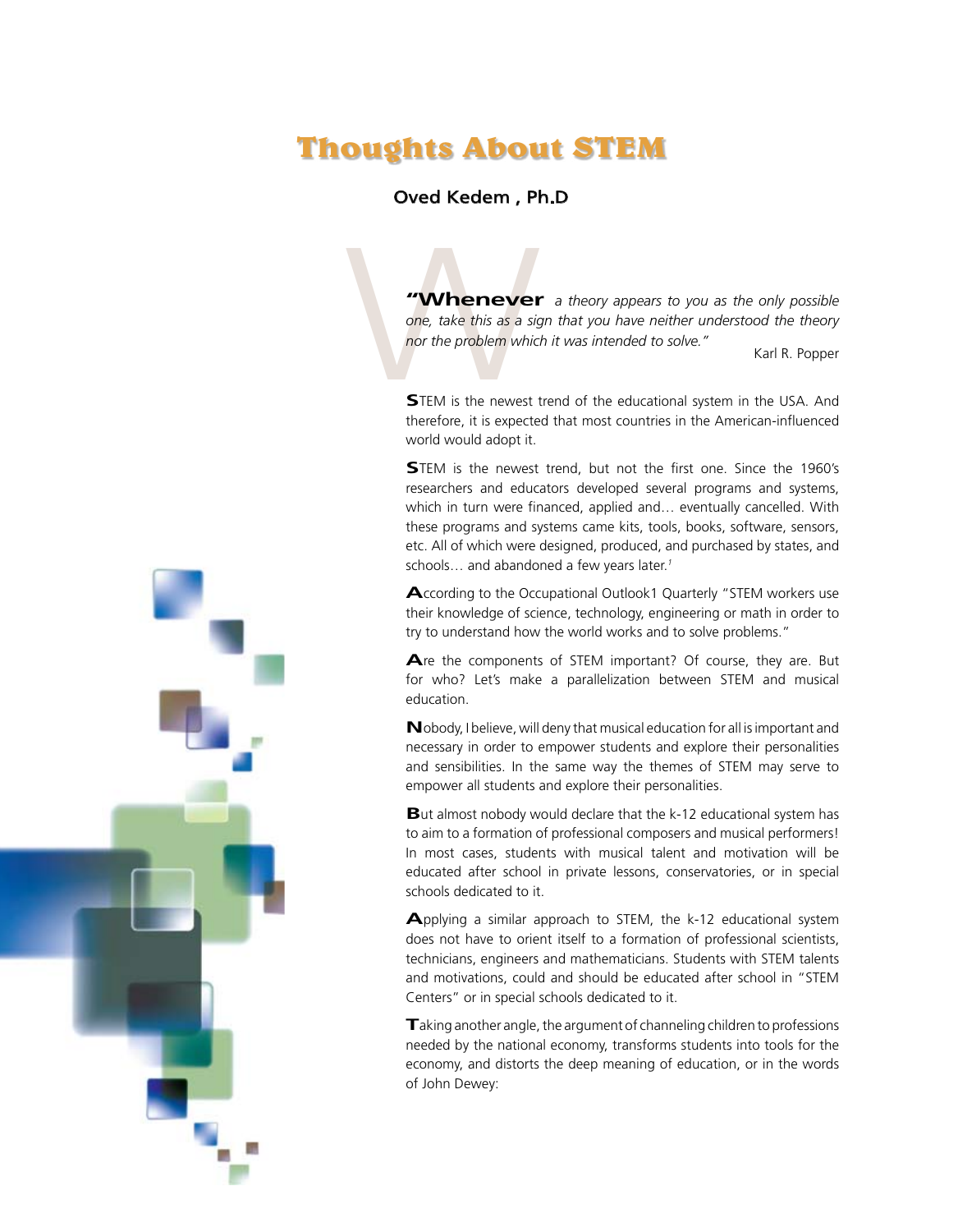*"***E***ducation is not preparation for life; education is life itself. Education, therefore, is a process of living and not a preparation for future living."2*

**I** am not against providing students with knowledge, skills and methods which are the basis of STEM, but this has to be done in flexible contexts, linked to the needs and interest of students as well as the conditions, possibilities and limitations of the teachers and schools.

**I**ntegrative approaches are a great idea, but they have to be truly integrative and not forced. For example, implementation of multidisciplinary programs in primary and middle schools about themes like toys or musical instruments, would probably be closer to the students' lives. Therefore they might be more relevant and motivational to the vast majority of students than courses about computer sciences or biotechnology.

**A**nother consideration rarely taken by trendy curriculum designers is that each country and every region has its own characteristics and needs. Therefore, curricula designed for the San Francisco area, such as Robotics, would probably not fit the needs of students in an African or Latino American country

**A**nother crucial issue for STEM is teacher training. There are many declarations, and very few concrete and research based programs which discuss how to go about it

In my experience and opinion, the key to resolve this issue is by team teaching. On the one hand, no single teacher could ever provide all the necessary contents and skills. On the other hand, a group of disciplinary teachers is not a multidisciplinary teaching team. They have to be trained to work as a team by going through and experiencing multidisciplinary activities and by tailoring programs which fit their school environments. In this endeavor, they would also learn to collaborate with teachers of other disciplines i.e. History, Arts, Language, Social Sciences, etc.

**A** dogmatic, inflexible, standardized (one size fits all) STEM program, will not help students, teachers and schools, and like previous trends in education, it will also fail. In order to survive and succeed, a clever, flexible, dynamic and evolutionary toolbox has to be developed. To my understanding, the educational and research establishment is yet to confront this challenge.

**E**ducation is a means for people to help people to grow and realize themselves and not a place where we teach **STEM.** 

Let me finalize the subject with another John Dewey's quotation:

*"The aim of education should be to teach us how to think, rather than what to think – to improve our minds, so as to enable us to think for ourselves, rather than to load our memory with the thoughts of other men."*



*1 Occupational Outlook Quarterly • Spring 2014 – p. 5*

*2 The School Journal, Volume LIV, Number 3 (January 16, 1897), pages 77-80.*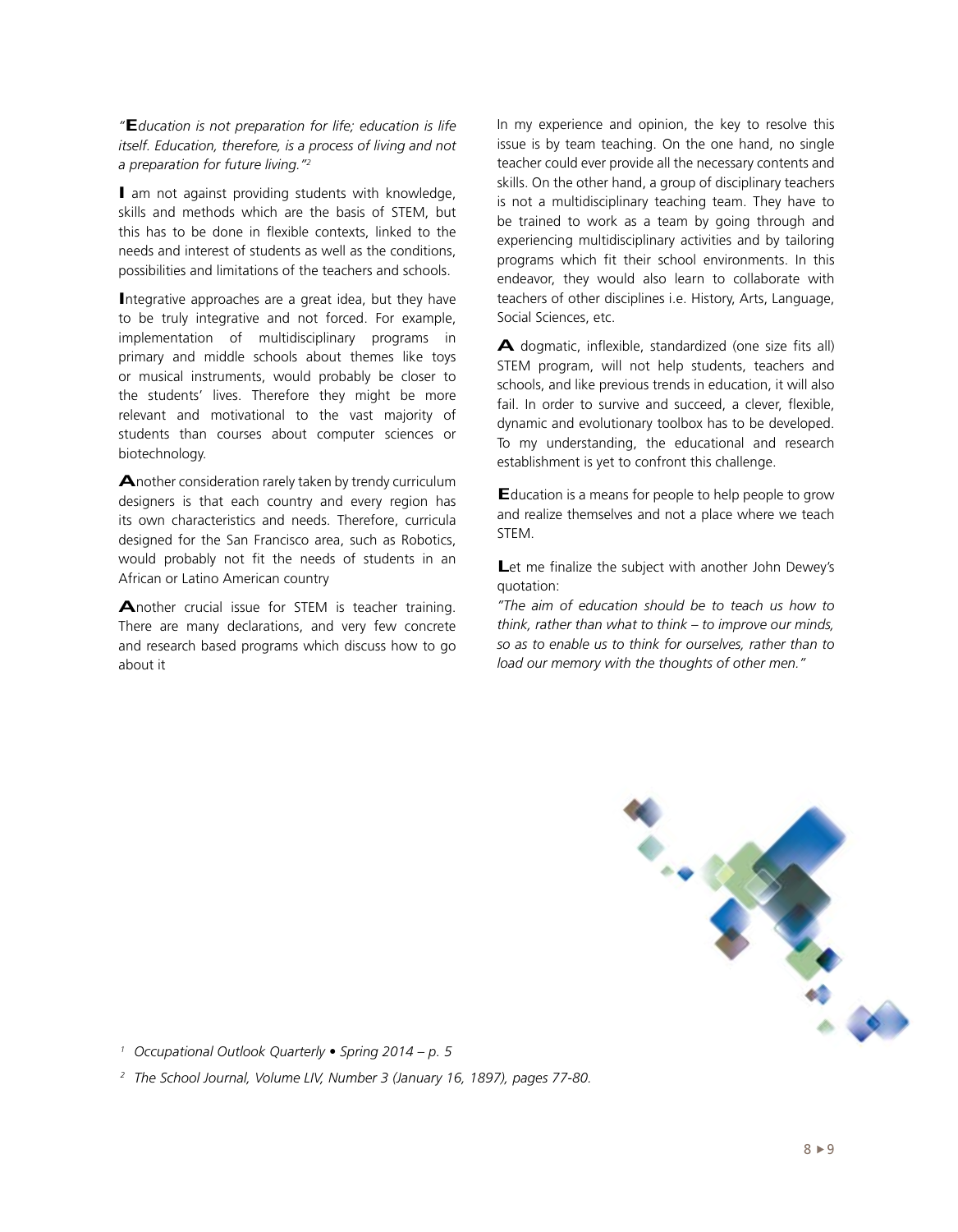

# **Chemical escapism:**

### An Aesthetic analysis of a chemical educational escape room

### Ran Peleg, Malka Yayon and Dvora Katchevich

Weizmann Institute of Science, Rehovot, Israel

Esca<br>
in which<br>
a room<br>
big popu<br>
based on<br>
National<br>
Institute *Escaperooms are very popular, non-virtual games in which participants solve puzzles to successfully escape a room within a certain time frame. Tapping on their big popular buzz, a mobile educational escape room based on the Chemistry curriculum was developed at the National Centre for Chemistry Teachers at the Weizmann Institute of Science. In this paper we discuss the design principles of a mobile escape room. We then analyze how these design principles attempt to lead the participant to an aesthetics experience and to desirable learning outcomes.* 

### **Introduction**

**I**magine being locked in a room and having to use your brain, intuitions and a pinch of luck to escape within an hour, else … This is the concept behind "escape rooms" which are extremely popular in recent years and are popping up around the world. In Israel alone over 300 rooms have popped up in the last two year. In a project by the National Center for Chemistry Teachers at the Weizmann Institute of Science, a mobile escape room was designed and built to suit secondary schools. The motivation was to bring the buzz and fun of the escape room experience to chemistry students to further engagement and enthusiasm towards chemistry.

### **The mobile educational escape room**

**O**ur motivation to design and build the educational escape room was to harness the magic, power and popularity of the escape rooms to raise the motivation of students to study chemistry. Regular escape rooms are not readily suitable for educational purposes since they are fixed, allow limited number of participants at a time and are fairly expensive to construct. Hence, we decided on the following design constraints for the mobile room:

(1) Mobile – The escape room must be mobile in order to reach a maximum number of people. A fixed room would place a financial burden due to student transportation costs.

- (2) Big groups a normal chemistry lab class in Israel consists of 20 students. The room should fit an entire class simultaneously. To overcome this restriction we divide the participating class into groups of 4-5 students who work alongside each other.
- (3) Costs Materials must be inexpensive to allow for considerable wear and tear. Working on a low budget meant finding materials that would fit the budget yet sufficiently support the aesthetic experience.
- (4) Adherence to the curriculum Working with 11th and 12th grade students preparing for the national high-stakes examinations, the room must tightly link to the curriculum.
- (5) Aesthetic experience The room must lead to an aesthetic experience. The purpose of building the room was to raise motivation towards learning chemistry and show chemistry in another, distinct light.

The resulting 'escape room' is a kit which teachers can borrow. Non-perishables are provided and schools provide perishables (chemicals) from their labs. The room consists of nine puzzles, the solution of each leads to the next puzzle. In addition to solving puzzles there is also an element of luck in that students must find pieces of information hidden in the room in order to proceed, i.e. a combination of luck and brain.

### **Aesthetics in the design of the chemical escape room**

**T**here are several definitions for "aesthetic" in the science education literature: something being beautiful, something associated with art, something associated with sensing or something associated with understanding of aesthetics. Another view of aesthetics relates to the subjective interactive experience of the viewer with an object (Dewey, 1934/2005). While we constantly have experiences, an aesthetic experience according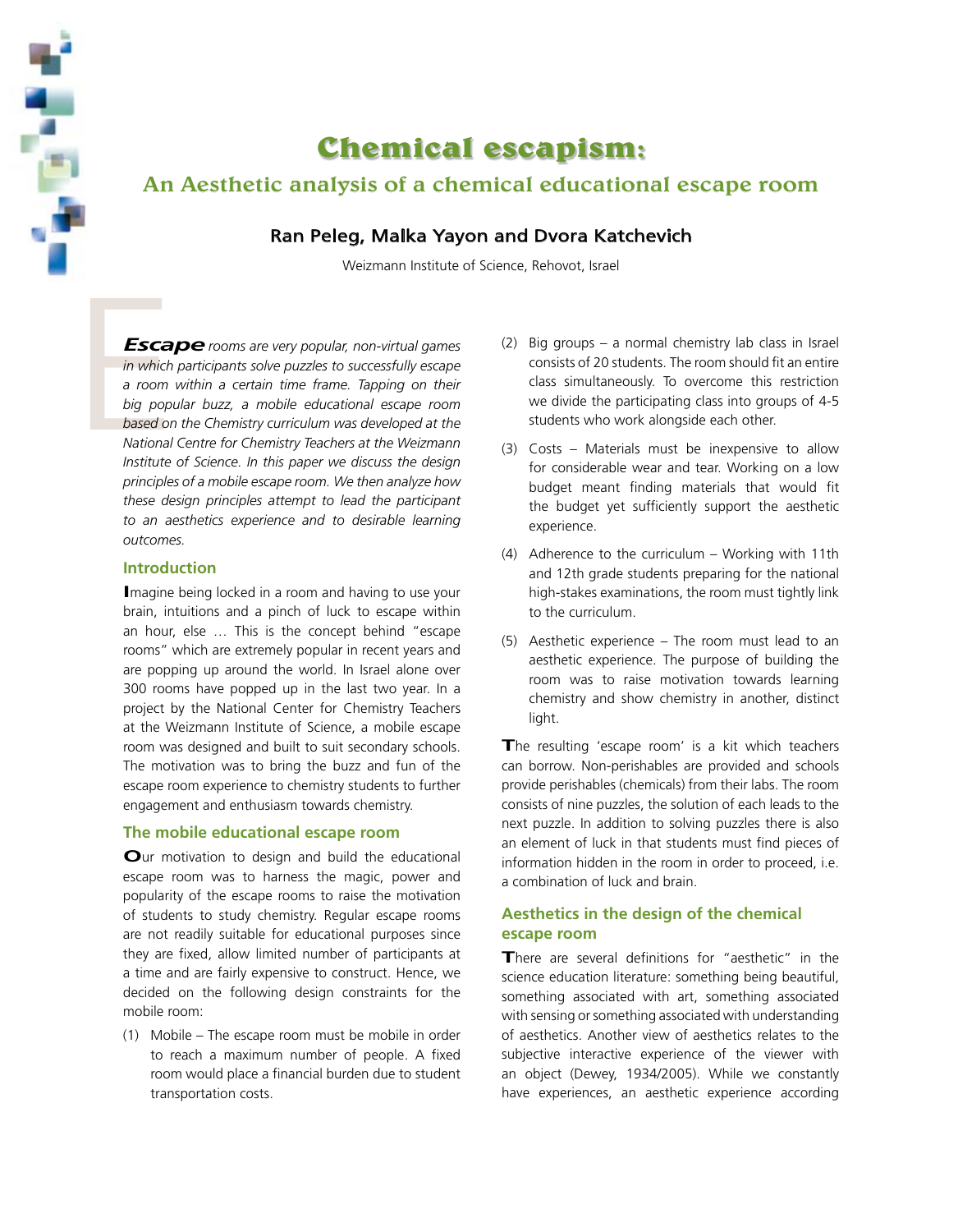to Dewey is an occurrence that reached completeness and is demarked from other experiences (Dewey, 1934/2005; Pugh and Girod, 2007). Such an experience is differentiated because it brings about a transformation of how we see the world. We will analyze how the escape room was designed to provide an aesthetic experience. Chemistry and aesthetics meet to form a puzzle

**T**he puzzles can be divided into two categories: (1) 'Wet' puzzles that require doing a short experiment or practical work. For example identifying acids and bases in unlabeled test-tubes, injecting acid to reveal a code, or making a conductive dough that closes and electric circuit; (2) 'Dry' puzzles that do not require doing an experiment, but rather require the application of chemistry knowledge. For example, sorting a number of cards containing data of solutions according to their pH, identifying atomic numbers from the periodic table or balancing chemical equations.

### **The narrative**

**T**he escape room experience takes place in a fictitious narrative. Participants are shown a short introductory video presenting a narrative in which four bombs are hidden in the chemistry lab. Participants must dissipate the bombs within an hour. The narrative serves as an entry point and provides legitimization for playing.

When encountering a new narrative the brain partly believes and partly skeptically disbelieve the narrative and it is the goal of the aesthetic experience to lead the subject to a 'willing suspension of disbelief' (Holland, 2008) as happens when we enter the theatre or observe a work of art. It is the job of the escape room to transport the participants into a space where they are engulfed in the story and the activities. A successful aesthetic experience will thus occur when participants have suspended their disbelief for major part of the activity. In commercial escape rooms elaborate scenery aids this suspension. Having a mobile escape room, the ability to set the room up is necessarily limited. If the story was too detached from the physical setting it might jeopardize the suspension of disbelief. Hence the story was aimed at taking place in the physical space of the lab. This aspect can be researched by investigating participant's transportation into the narrative and attitudes towards the narrative, settings and the props.

### **Aesthetic doubling**

**L**earning that occurs in fictitious environments can be characterized by aesthetic doubling – the ability of the participant to take on a character yet remain herself

throughout the activity, thus seeing the activity with two lenses (Iser, 1978). This enhances the aesthetic experience by allowing the learner to bring with her real-life chemistry knowledge and take the experience with her to the realworld post-activity. Research into this should look at how participants used real-world chemistry knowledge to the activity and what knowledge they take from the activity to the real-world.

### **The aesthetics of the puzzles**

The puzzle design drew on several design principles: (1) Beautiful, surprising or mysterious phenomena (TEMI project, 2015)(e.g. ink that magically disappears upon heating); (2) Presentation in a way that is appealing or surprising (e.g. the jar in figure 2a which reveals a code upon becoming clear); (3) Level of difficulty should not be too easy as not to bore or too hard as not to frustrate. This can be controlled by the amount of information provided to solve a puzzle; (4) Only one possible solution. In pilot runs we discovered that participants sometimes had alternative ways of solving a puzzle, such opening a jar when it was not meant to. Such shortcuts, deter from the aesthetic experience, since a challenge was removed; (5) 'Spacing' the puzzles so that every few minutes a "ah-ah" effect takes place keeping participants engaged; and (6) An aesthetic experience must be a complete experience. In the case of our escape room, this meant dissipating a 'bomb' thus solving and completing the fictitious narrative.

### **Conclusion**

**I**n this paper we analyzed the design principles that led to the creation of a mobile educational escape room from an aesthetic experience point of view. This is the first stage in investigating the educational benefits and learning outcomes of an educational escape room activity.

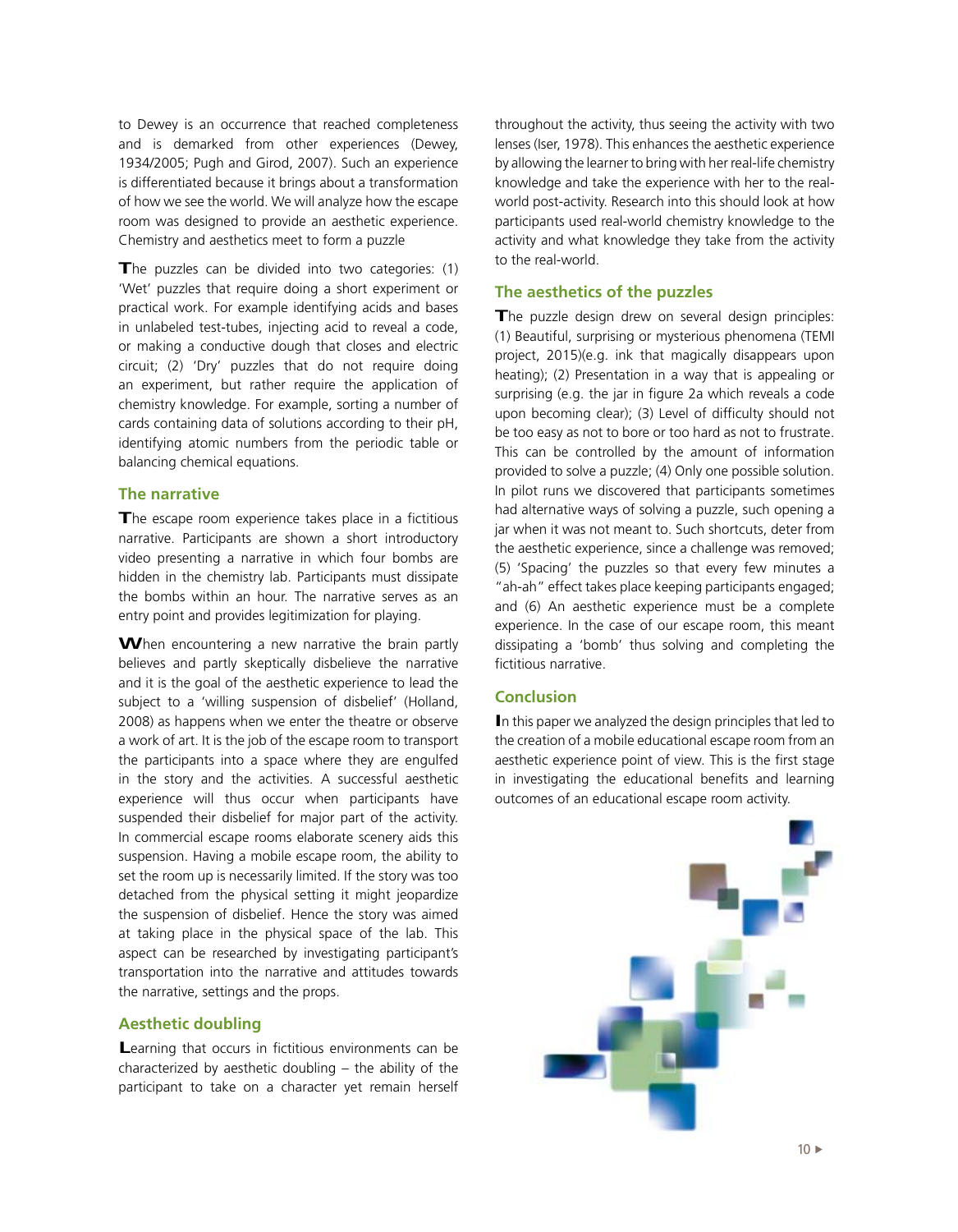# **STEM Education – Why Do We Need It?**

### Adi Shmorak

Innovation Manager, Intelitek

The<br>
we con<br>
reshapin<br>
in, at a<br>
Walkma<br>
What **The** world is changing ever so fast. Technology is changing the way we communicate, work, play and even love. Societies are reforming, reshaping, and redefining themselves. Everything we know may give in, at any moment, to something new and improved. Did anyone say Walkman?

What drives these changes? Where are they taking us? Will things get better, or worse? While these are very important questions, I'm not going to try and answer them. It's an academic discussion that puts us in a bit of a passive position, as if we are spectators of a sci-fi apocalyptic movie. Let's not go there. Let's take the active path. With all these changes taking place, let's ask ourselves: where do we want to go? Where do we want to be in 10, 20 or even 50 years from now? A change is not necessarily a threat, it is also an opportunity, one that may go by unnoticed. What is the nature of this opportunity? How can we seize it? Where and what should we aim for? For that I can try to provide some answers. Are you with me? Yes? Then let's go.

**First thing's first. Let's analyze this opportunity, look at it from an objective** position, saying things as they are, without judging, or deciding which are good and which are bad. At the base of this opportunity, I see how dogmas are abandoned.

People no longer see things as a given. People are willing to take action and try new things, new ideas. In a way, the world is shedding its old skin, ready to accept whatever form fits it best. Next, there is the technological revolution. Setting aside the good/bad discussion, we can definitely agree that with all that technological progress, almost anything is possible. Looking at these two key points, I believe the world is ready for a revolution. We are in a time where we can almost start anew.

**R**eshape our lives, and the lives of our children, the way we want them to be. This brings on that philosophical, always there question:

### **What do we want?**

**W**ithout going into specifics, I can assume we all want better lives. I will even avoid listing things like less wars or better healthcare. I think this can be summed up by just asking for more love. Love conquers all. It heals pain and fights off fear. It is the foundation of the human race, even at times when it seems to be forgotten. And may I dare say, free love.

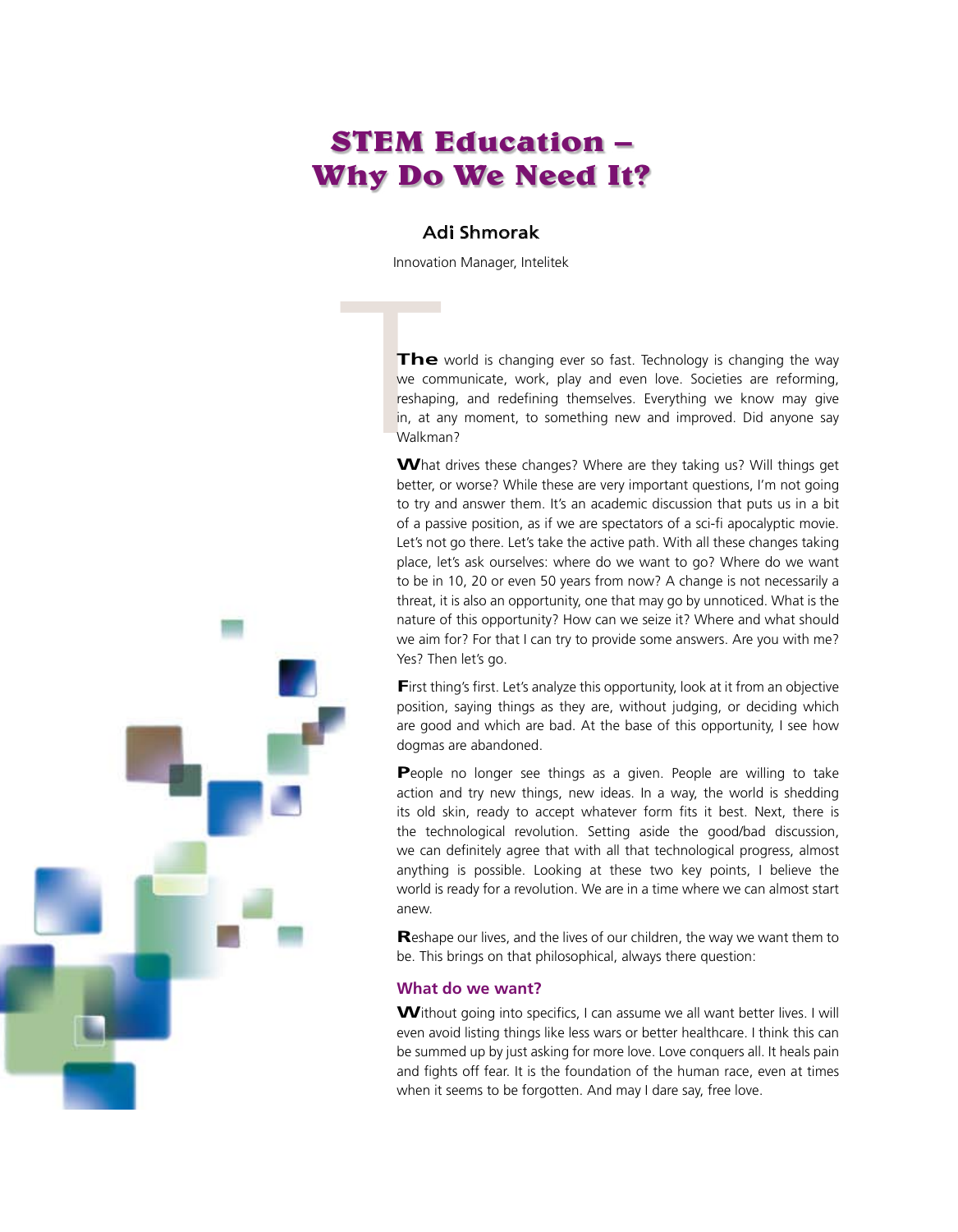**S**o what does love have to do with STEM and education? I am going to show you it has everything to do with STEM and education.

Let's move on to the next question: What is STEM? it's the acronym for Science, Technology, Engineering and Math, and sometimes referred to as STEAM (A for Arts).

STEM education is the interdisciplinary approach of teaching these subject matters. Unlike your regular classes where each topic is taught as a silo, standalone topic; in STEM each lesson brings in all those subject matters into one cohesive learning activity, enabling the student to experience the interconnectivity that makes up this world.

### **Here is an example:**

**J***ames was asked in his STEM class to come up with <sup>a</sup> project. His passion to racecars brought him to design a modeled racecar of his own. Since racing is all about speed (distance per time), he was trying to figure out how the size of the wheels would affect the car's speed. In order to figure that out, he needed to experiment, scientifically. James came up with this hypothesis: the bigger the car wheels (in Diameter), the faster the car will go.Jamesthen needed to validate his hypothesis. Forthat, he set up an experiment in which he designed the same car but with different wheel size. He engineered such a car using a modular construction set, and accessorized it with sensors and motors. After the engineering part was over, he needed to find a way to collect the data (distance per time). Using basic coding, James was able to record the data for later analysis. After conducting multiple tests (n), with different wheel sizes, James had enough data to start evaluating his hypothesis. Applying basic math skills (statistics and such) he was able to show, and back up with objective data, that the racecar did indeed go faster with bigger wheels. He presented this to his classmates but was confused when was asked*  *by one of his peers a very strange question. It goes like this: "If bigger wheels mean higher speed why do race cars don't have enormous wheels?" This set James off into a new experiment looking into the effect of wheel mass on speed.*

*Now I ask you, was this Science? Or maybe Math? Or could this be a technological project? Engineering?*

*Was it all of the above?*

*This is interdisciplinary STEM.*

*And how can this bring more love?*

*Easy. And to illustrate it, I bring before you a short story I hold dea*r:

*"Two mothers are walking down the street. As a homeless person passes by, one mother says to her child with a harsh look on her face, 'if you won't study hard, you'll end up like him' (can you smell the fear?) The second mother looked at her child and said with compassion 'if you'll study hard and do your best, you may be able to help him and others like him'".*

**I**n STEM education students work together to solve problems and provide solutions for real world problems. The key is to focus on social problems that can be solved through Science, Technology, Engineering and Math, and not math problems or engineering challenges. Bringing out the social needs, while evoking compassion and empathy in our children is, in my view, is the heart of STEM.

**There are many ways to go about STEM, make sure** you use it to bring love into your students' hearts. Let your students find ways of helping others, their friends, families, communities, or even countries. Looking for inspiration? Then check out "Just Spirulina" – an incredible STEM project that started at the Hebrew Gymnasium of Tel Aviv in Israel, and is now making this world a better place.

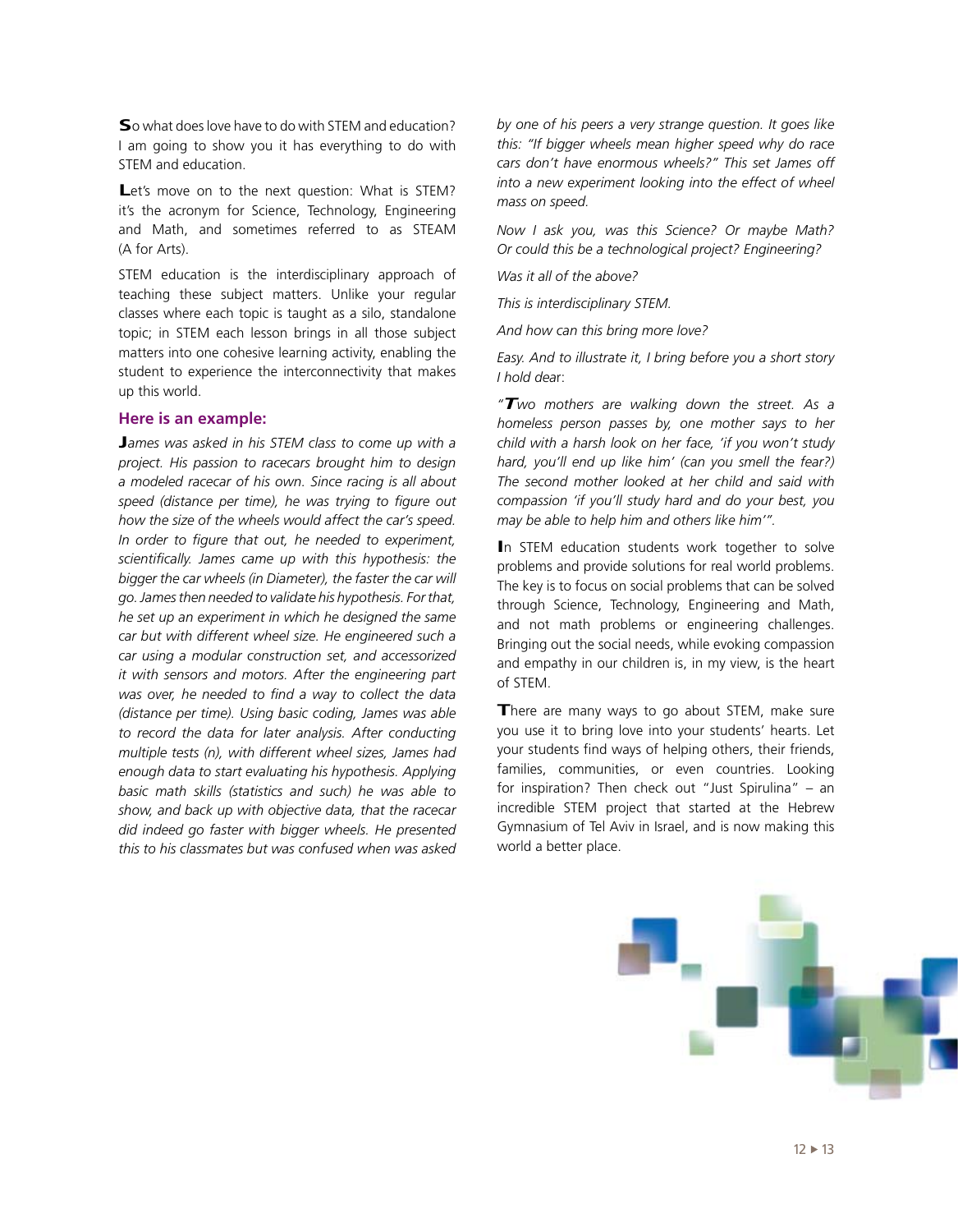## **The Makerspace is the 21st century classroom**

### Roni Arkush

Director of Activities, XLN – Israel

### **What will be the occupations of the future?**

What will be<br>future?<br>The work world is ch<br>many secure occupat<br>and travel agents, cu<br>Concepts such as artific<br>Internet of Things and **T**he work world is changing at a dizzying pace – with many secure occupations, among them bookkeeping and travel agents, currently in danger of extinction. Concepts such as artificial intelligence, machine learning, Internet of Things and data mining signal the need for a fundamental conceptual change in Man vs Machine relations and abilities. The Internet is no longer just an endless source of knowledge that cuts across geographic, language and cultural boundaries, but rather a smart network that combines knowledge, calculation abilities and conclusion and insight capabilities – of both humans and autonomous machines.

> Learning dedicated exclusively to the acquisition of knowledge is no longer sufficient for today's pupils and separate subjects can and should be combined to create multi-disciplinary learning processes. The main challenge today is in fact developing the ability to ask questions and providing access to meta-skills, first and foremost the ability to learn how to learn and acquiring tools to address real-life problems, even in unfamiliar areas.

### **Pedagogic Innovation is the Name of the Game**

**E**ven world-renowned experts cannot confidently predict the effect technological changes will have on our daily life in all areas, among them – employment, social life and urbanism. At this point in time there is huge potential to change the role of teachers, schools and pupils. The education system is a primary arena for creating fundamental and significant change in learning and socialization processes. This is where the Z generation is exposed to today's complex and intricate reality and the system charged with preparing pupils for tomorrow's employment market.

"**M**aking" is the underlying concept of a new culture based on creating projects that combine 21st-century skills. The "makers" are no longer just the technologyloving geeks or artistic creators attracted to DIY. So what distinguishes pupils from Makers? What are in fact the skills that pupils need in this age?

### **Soft Skills Drive Progress**

**I**f you think of well-known entrepreneurs, Steve Jobs and Mark Zuckerberg probably come to mind – role models usually described as revolutionary and singular trailblazers, as soloist entrepreneurs. Today we know that entrepreneurship and innovative endeavors are deeplyrooted in teamwork and collaboration. Work processes in industry take place in work teams comprised of developers, designers, content people and product managers, all working together in iterations on the development of innovative products and services in a variety of content worlds.

**M**ulti-disciplinary undertakings and peer learning are now the building blocks of research units and innovative laboratories that have become integral parts of leading institutions and universities such as Harvard and MIT. Numerous studies have shown that real learning takes place by doing and through experiencing trial and error processes. In light of the accelerated pace of change, teaching agile skills, among them rapid prototyping, is vital for dealing with the challenges we face.

**P**roject based learning (PBL) is fertile ground for teamwork, peer learning and multi-disciplinary learning processes. This methodology presents pupils with frequent situations in which they must operate in unknown areas. Pupils must initiate and explore new content worlds on their own, and perhaps most importantly – contend with fear of failure and acquire the ability to learn from mistakes. How do we strengthen pupils' sense of competency in their ability to create? What helps them develop a sense of responsibility for their learning?

### **Radical Change or the Current Curriculum**

**A** group of 12th grade pupils from the city of Netanya worked on its matriculation exam project in the mechatronics track last year. In contrast to standard matriculation exams, they would be evaluated on a unique project, in this case building a musical instrument for pupils with disabilities from another school. They were accompanied by two XLN instructors – an industrial designer and an electronic engineer, and closely assisted by the subject coordinator.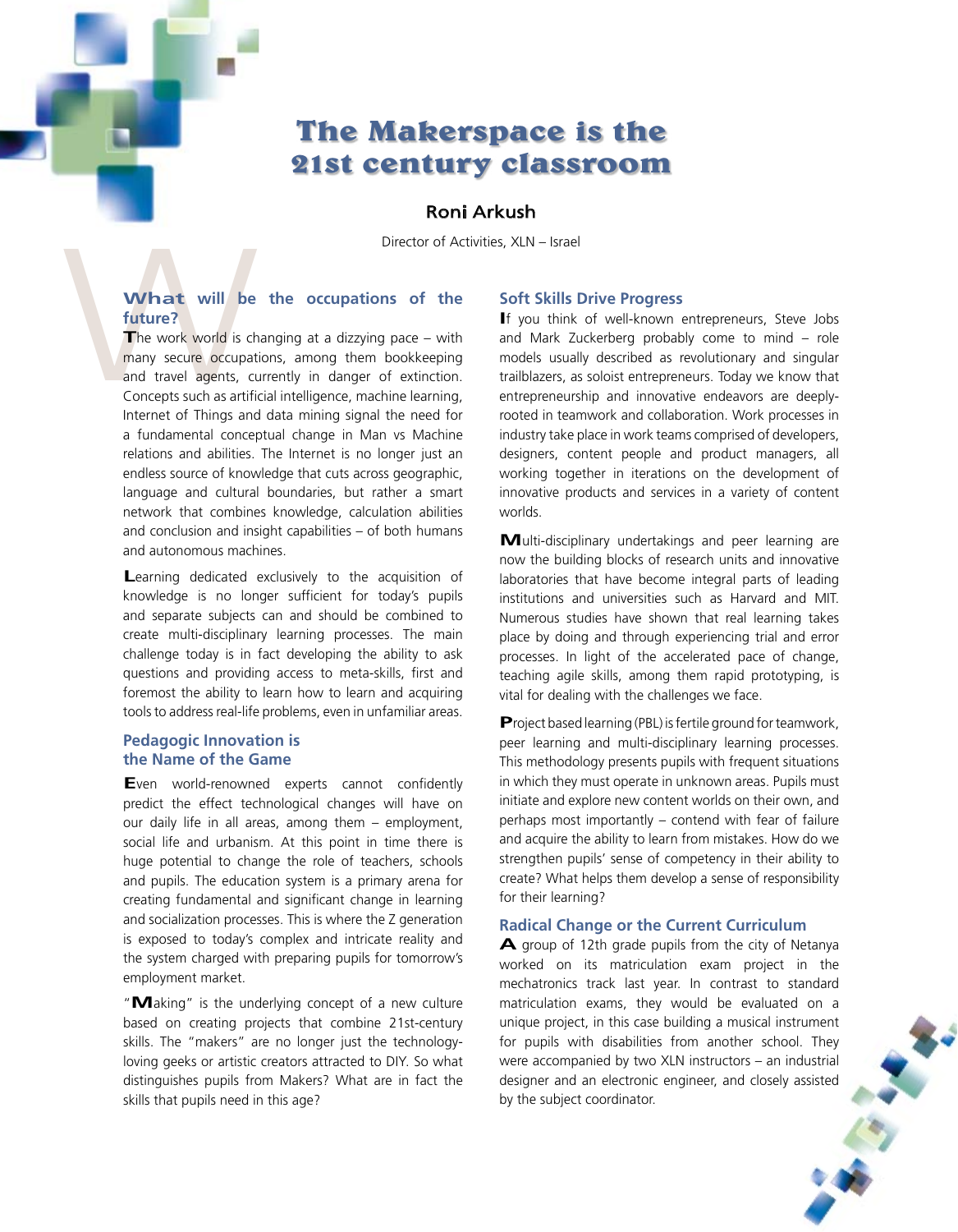

The pupils went through all the product development stages – from choosing the idea to final execution. They used Arduino laser cutter technology to design the musical instruments and programmed the playing keys. As part of the matriculation exam they presented their project to the evaluators who faced a challenge: evaluating the pupils in keeping with accepted measures in the education system. The pupils did not demonstrate sufficient knowledge of the required material for the matriculation exam, however in terms of their initiative and creativity and the project's educational value – their work was significant and impressive. Think about this for a minute – what grade would you give these pupils? What measures would you use to evaluate the project?

**T**his is an excellent example of the existing tension in education in the 21st century – can such undertakings exist alongside the existing curriculum or is a radical change needed in schools structure and pedagogic contents?

**T**he School for Future Professions, established by Dror Educational Centers (Drornet) in kibbutz Ravid near the Sea of Galilee, is planned to represent a new model, a radical change in the education world. The aim is to create a meeting place of industry and pedagogy, "to develop the world of education, employment and economy in the Galilee" in their words, while forging a significant partnership between area youth from varied backgrounds. The subjects that will be studied are not found in the familiar curriculum. Instead, they address real life challenges, among them – life-enhancing products, agriculture of the future and urban planning.

### **The Teacher as Guide**

**R**emember Robin Williams in the Dead Poets Society, or Michelle Pfeiffer in Dangerous Minds? The image of the highly motivated charismatic teacher has been showcased by Hollywood in many films. The image is usually that of a non-conventional teacher, the kind that does not follow in the tradition of the conservative and old-fashioned system. The 21st century offers a significant opportunity to redefine the teacher's role. Teachers are no longer the sole source of knowledge to which the pupils look up to, but rather guides that accompany them, helping them ask the right questions and acquire investigation and project management skills.

**I**n the unique XLN project in cooperation with Danor (the Association for Education Advancement in memory of Shai Danor), junior high schools are selected to participate in a 3D modeling and printing program. As part of the program, the teachers participate in comprehensive XLN training, where they learn to use 3D modeling and printing software for teaching purposes. The teachers

then integrate the technology into their lesson plans, creating a different learning experience for their pupils who experience a trial and error process, as well as teamwork and individual work and in-depth feedback about the entire process. The range of outputs is vast and fascinating: from modeling letters in a foreign language, through designing an historical building to demonstrating mathematical principles using printed games.

### **The Classroom as a Hybrid Laboratory**

**M**akerspace is an innovative learning space, a hybrid between the traditional artisan workshop and innovative laboratories with cutting edge technologies. Carpentry tools, sewing machines and manual lathes meet 3D printers, laser cutting machines, CNC and Arduino based sensors. The hybridization characterizing the projects, along with thee variety of tools requires an innovative learning environment featuring modular furniture and areas for "dirty" work alongside quiet and clean areas for thinking and contemplation. Work processes are also addressed, facilitated by sticky notes, inspiration boards, thinking maps and displays of the pupil's outputs.

**P**upils no longer specialize in one skill, instead developing an array of skills – for using tools and for ways of thinking in characterizing and solving problems. One of the leading methods used is Design Thinking which covers the full range of steps involved in problem solving – from a sketch to the completed product, taking into consideration usability and ergonomics, creativity, originality and the aesthetic dimension.

**S**o what will schools look like in 10 or 20 years, and how will learning take place? While it appears to be too early to know for sure, Makerspaces and pedagogies that integrate Making will undoubtedly be a vital part of this future.

**Established in 2011, XLN is the first and leading entity in Israel that sets up and operates Makerspaces. We have since set up a network of 3D laboratories in Israel and the US. Two projects that grew out of our laboratories are TOM that develops solutions for individuals with disabilities throughout the world, and the highly successful project by Danit Peleg who designed the first 3D printed dresses in the world. Our current focus is on using Makerspaces as platforms for innovation in the education and health systems. We are involved in planning, accompanying and establishing innovative learning centers, and in developing content and training programs for teachers and center managers in varied Making content worlds and adapting them to the learning needs of the 21st century.**